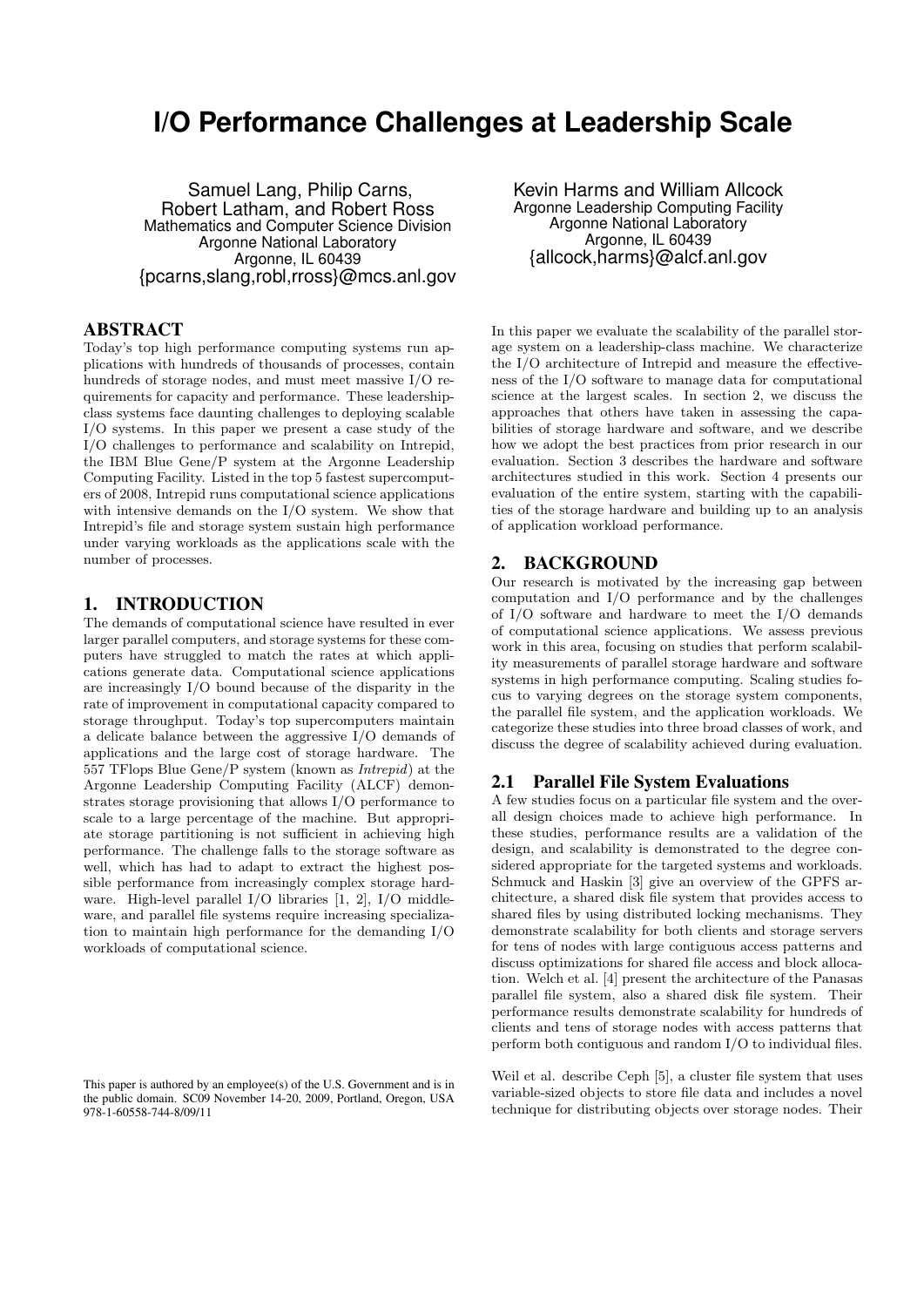evaluation includes a scalability study of up to 32 storage nodes, keeping the process count constant at 400. A popular file system within HPC, the Sun Lustre file system also uses objects to store file data, and a number of scalability studies of systems that use Lustre have been performed [6][7], showing performance with as many as 8,192 clients and 144 storage nodes [7]. Oldfield et al. [8] approach scalability

Oberg et al. [9] compare GPFS, Lustre, and PVFS and document the variability in out-of-the-box performance for those file systems. They perform runs with tens to hundreds of client processes, focusing on some of the administrative challenges with the current state of the art in parallel storage software and some of the intensive tuning required by administrators to achieve reasonable performance.

# 2.2 HPC System Scaling Studies

The second category of scalability studies characterize, the I/O behavior of a specific production system with leadingedge requirements (at the time of study) for I/O capability, performance, and scalability. These works focus on the I/O patterns of applications that are targeted for their systems, and so perform large scale runs with benchmarks that mimic their application's access patterns, using the parallel file system deployed at that site. The primary focus of these studies is scalability, as many of the systems are the largest in the world, with unprecedented node counts and independent storage components. Moreover, they often have significant capability requirements, where a large fraction of the machine's I/O resources may be used for a single job [10]. Most of these studies perform tests at scales with processor counts in the thousands. These studies show that even at these scales, significant challenges arise. Laros et al. [10] measure the I/O performance of Red Storm, a Cray XT system with 25,920 cores, running the Lustre file system. Their methodology first measures each component of the I/O path and then, using the client to storage node ratio, measures scalability of the system up to that ratio. Their results demonstrate performance degradation at larger runs where the storage devices were oversubscribed (more than one client per storage device).

Two recent studies measure the scalability of the Jaguar system at Oak Ridge National Laboratory, a Cray XT3/XT4 machine with more than 32,000 cores in 2008. Yu et al. [11] measure the scalability of each level in the storage heirarchy and perform scalability runs at 8,192 processes. Fahey et al. [12] perform scalability measurements of the same system but focus on the performance of runs with a constant file size. Both studies identify a number of key tuning parameters required to get significant performance improvement but also demonstrate significant challenges to scaling I/O at thousands of processes. For example, in both studies of the Jaguar system, the time to open a file begins to dominate at larger node counts. Both studies also demonstrate significant performance improvement during shared-file tests by determining the optimal number of I/O aggregators to perform I/O (referred to as subsetting in [12]), decreasing the effective scale that the file system must support.

# 2.3 Application I/O Studies

The last category of studies focuses primarily on application I/O workloads and the degree to which I/O intensive appli-

cations are able to maintain efficient I/O performance with increasing node counts and problem sizes. Kandaswamy et al. [13] perform an early study of a variety of applications and measure how performance improves for various optimizations on each application. This study includes runs with as many as 512 processes. More recently, Borrill et al. [14] demonstrate performance variations of a single application benchmark MADbench2 on a number different systems and characterize some of the architectural and software challenges that are impediments to scalability. Shan et al. [15] attempt to parameterize the I/O workloads of a selected set of HPC applications in order to predict the performance of applications on different systems and to unify the set of tests needed for system testing and procurement. They focus on the use of the IOR synthetic benchmark to mimic application I/O behavior. This study performs runs ranging from 8 to 512 client processors. While each of these studies covers a wide variety of applications and their differing I/O workloads, testing is limited to hundreds of clients per run.

One of the few studies of an application running at a much larger scale was done by Fisher et al. [16] on the Blue Gene/L system at Lawrence Livermore National Laboratory, performing FLASH3 runs on 64,000 processors. While this was not an I/O study, they document some of the major challenges of I/O at this scale.

In our analysis we adopt the best characteristics of all three classes of studies. Like parallel file system studies, we highlight how specific features of the file system and I/O software help to attain high performance. Like HPC scaling studies, we perform a thorough analysis of the underlying hardware and test PVFS with synthetic benchmarks running on over 100,000 processes. Moreover, we use a set of application-oriented benchmarks to provide insight into how the file system will perform for computational science applications. Overall we present a unique and detailed picture of a computational science I/O system at extreme scale.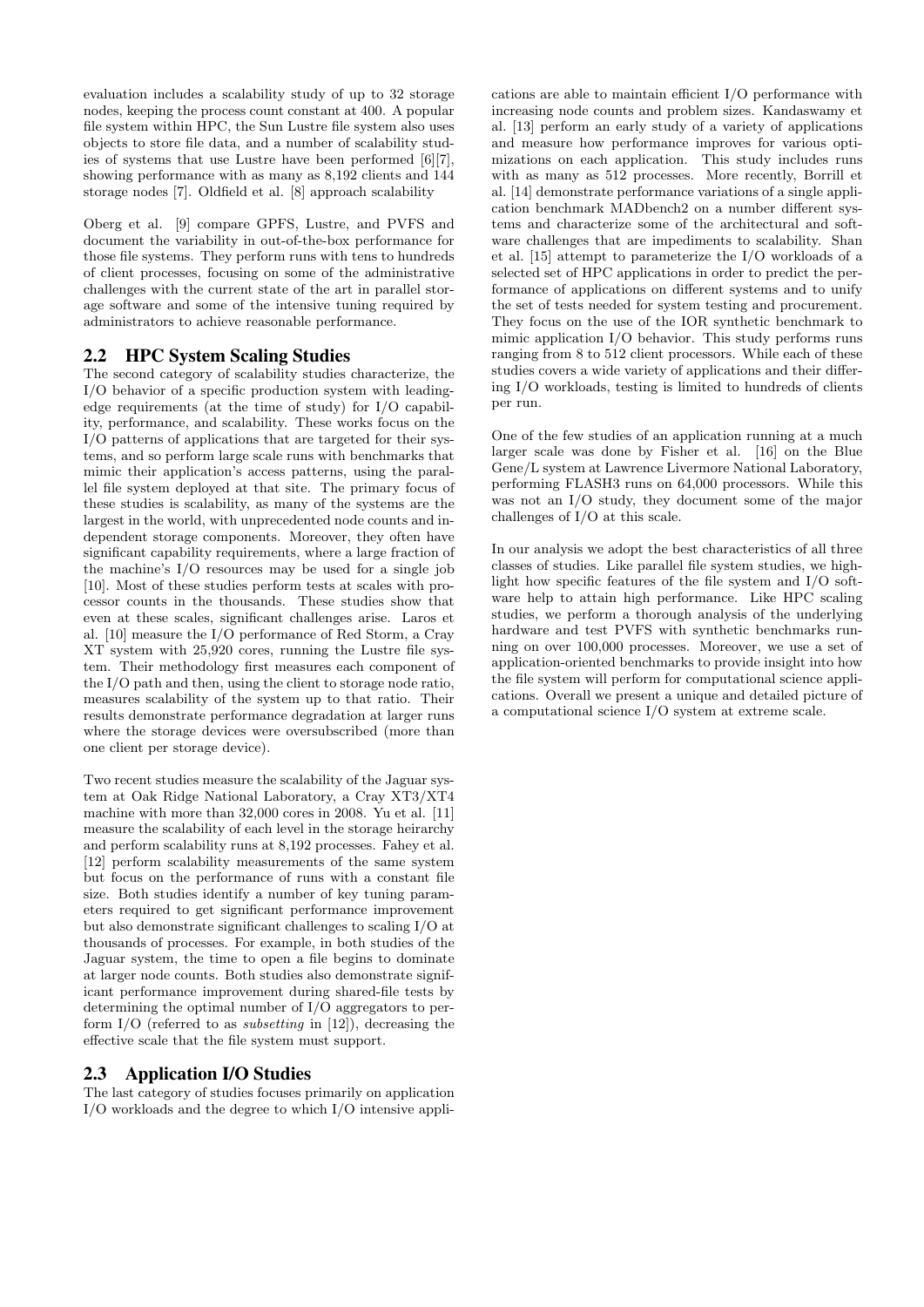

Figure 1: Architectural diagram of Intrepid.

#### 3. SYSTEM ENVIRONMENT

Leadership-computing systems are on the cutting edge of computing hardware and system software, and technologies that first appear in these systems often "trickle down" into future systems. Many of the I/O hardware and software components have unique characteristics and features needed by leadership-computing systems that perform computational science. In this section we describe the architecture of Intrepid on which this evaluation is performed, present the I/O software deployed on this system, and focus on some of the important features needed by computational science applications running on Intrepid.

#### 3.1 Intrepid I/O Architecture

The IBM Blue Gene/P (BG/P) system is the second in a series of supercomputers designed by IBM to provide extremescale performance along with high reliability and best-inclass power consumption. Figure 1 shows the architecture of Intrepid, the Argonne Leadership Computing Facility BG/P system, including the storage hardware attached externally to the machine. Each rack of BG/P has 1,024 quad-core nodes with a total of 2 terabytes of memory and a peak performance of 13.9 teraflops. Intrepid has 40 such racks; in aggregate, the system has 80 terabytes of memory, a peak performance of 557.06 TFlops, and 163,840 compute cores.

The BG/P compute node I/O and interprocess communication travel on separate internal networks. A three-dimensional torus network is used for communicating among compute nodes (abbreviated CNs), while a tree network allows CNs to perform I/O to designated I/O forwarding nodes. In the BG/P system, these I/O forwarding nodes are referred to simply as  $I/O$  nodes (abbreviated  $IONs$ ), and are distinct from the storage server nodes. For each group of 64 CNs (called a pset), there is a single ION that receives I/O requests from the CNs in that group and forwards those requests over its 10 gigabit ethernet port to the external storage system. In total, 640 IONs are connected through 10

Gigabit Ethernet ports to the storage system, which consists of a diameter-5 Myricom Myri-10G switch complex. At the other end of the switch complex are 128 storage servers. These servers are attached via InfiniBand 4X DDR to 16 Data Direct Network 9900 storage devices (or just DDN 9900). The DDN 9900 performs RAID 6 parity calculations, data integrity validation, and online drive rebuilds, as well as providing redundant paths to its storage. The DDN 9900 exports block devices as logical units  $(LUNs)$ . Each DDN 9900 contains two controllers with four Infini-Band ports each that receive SCSI requests to the LUNs over InfiniBand. The Intrepid system is configured so that each LUN is exported across all the ports on each controller, providing eight servers with redundant device access. This allows up to seven of the nodes connected to a single DDN 9900 to fail, while still providing availability to the LUNs exported by the DDN 9900. Also, if one of the controllers on the DDN 9900 fails, data for the LUNs is still available through the other controller. This combination of one DDN 9900 with two controllers, eight ports, and eight storage nodes makes up a redundancy group that tolerates failures and allows for the software environment to provide highavailability guarantees to the storage. The entire storage system consists of 16 of these redundancy groups, with 128 storage nodes in total.

# 3.2 I/O Software

Multiple software layers are involved in the I/O path. Applications use I/O libraries, such as HDF5, or PnetCDF, or may call MPI-IO or POSIX system calls directly. If MPI-IO is used (either by the application or a higher-level library), MPI-IO optimizations such as two-phase I/O are accomplished via communication over the 3D torus network between compute nodes.

The BG/P system allows applications to run in virtual node mode, where a separate process runs on each of the four cores of a CN. In the Intrepid configuration, with 64 CNs per ION,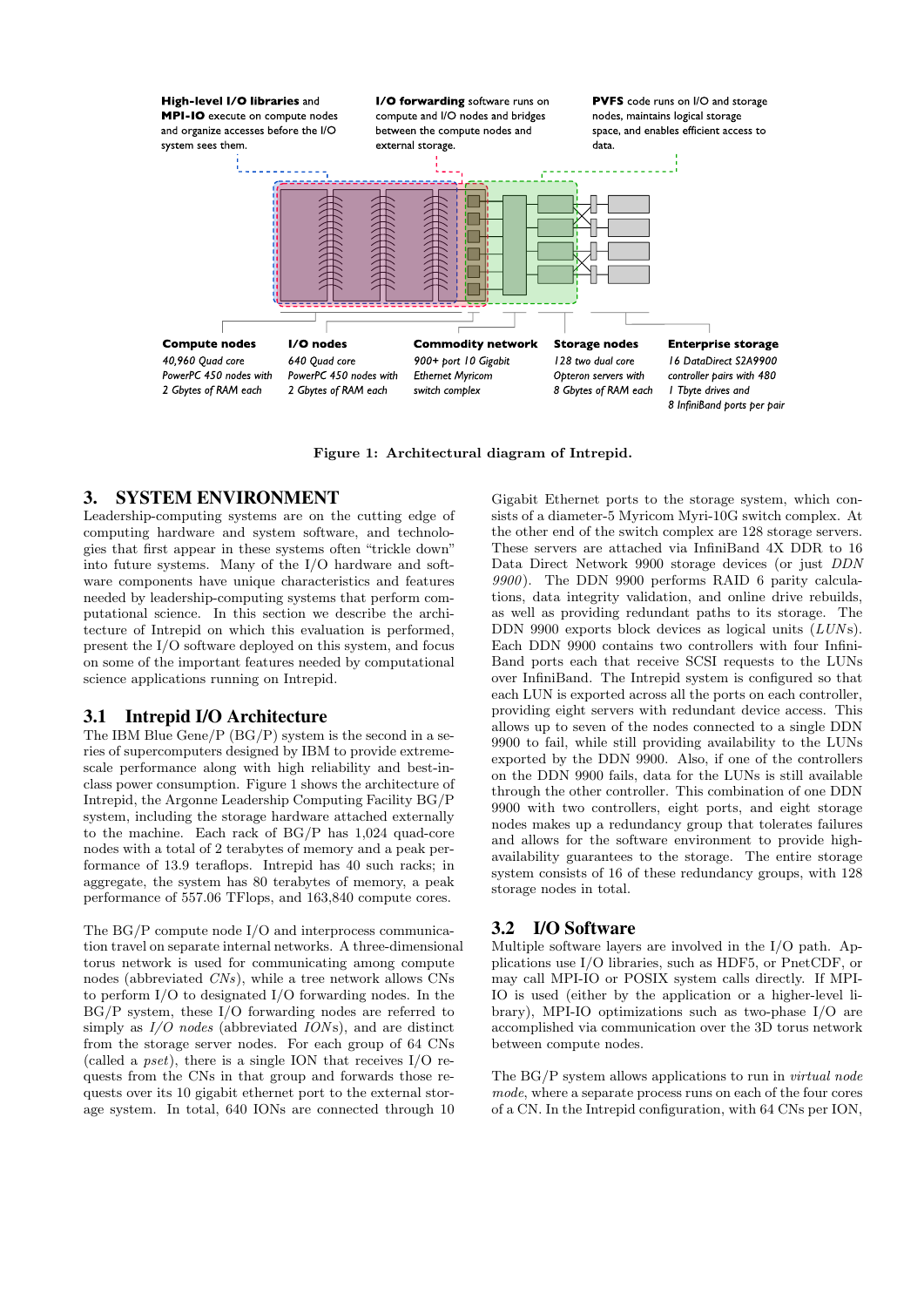each ION may perform up to 256 independent I/O requests to the file system at once. From the file system perspective, this results in as many as 163,840 independent processes performing I/O requests concurrently from 640 distinct client nodes. All requests to the file system from CN processes are converted into one or more POSIX-like operations, forwarded over the internal tree network, and received by an I/O forwarding daemon, called the ciod, running on an ION. IONs run the Linux operating system and mount external file systems. The ciod forks a separate process to represent each CN process in its pset (up to 256 total). These processes replay system calls made by their corresponding CN process. These calls make their way through the Linux kernel virtual file system layer and are subsequently processed by the specific file system, in our case PVFS. PVFS is an open source parallel file system designed for computational science applications [17, 18, 19, 20]. The PVFS client software running on the ION receives system calls from the kernel and translates these operations into requests to be sent over the Myricom network to the PVFS metadata and I/O servers running on the storage nodes. PVFS servers in turn receive requests and perform operations to the InfiniBand connected storage devices. In addition to a Linux kernel module that provides a POSIX-like interface, PVFS provides a rich interface for describing I/O accesses. Support for this interface is provided in the ROMIO MPI-IO implementation [21]; when used, this interface significantly improves performance for certain classes of HPC applications [22, 23]. Because of the BG/P dependence on the IBM I/O forwarding implementation, all PVFS accesses must be vectored through the Linux kernel on IONs, preventing the use of the richer PVFS interface in this deployment. However, a number of other features in the I/O software enable scalable and resilient operation in this demanding environment.

# *3.2.1 Collective I/O*

On Intrepid, the MPI-IO layer can perform *collective*  $I/O$ , giving a subset of the processes the responsibility of performing I/O on behalf of all the processes. This allows for aggregation, transforming many small I/O accesses (a common workload for many applications) into several larger I/O accesses (a more optimal workload for I/O systems). I/O operations that would otherwise appear out of order to the storage device can be aggregated and performed as a single operation or as fewer in-order operations. Aggregation also allows I/O to be aligned to the blocksize of the filesystem, which has shown significant performance improvement in parallel file systems [2]. On Blue Gene systems such as Intrepid, the dedicated I/O forwarding nodes effectively limit the number of processes that achieve peak performance from the I/O system [24]. Hence, collective I/O is a good choice for these systems.

Leadership-computing systems today often have low-latency communication networks that are separate from the highbandwidth (but often higher-latency) I/O network. Collective I/O is able to take advantage of this imbalance in latency between the compute nodes and the storage devices, performing smaller, latency bound I/O operations over the communication network to the designated I/O nodes, which only perform larger, bandwidth intensive I/O operations to storage. Further, if separate communication and I/O net-

works do exist on the system, collective I/O is able to augment the performance of the storage hardware by exploiting the fast communication networks on these machines.

#### *3.2.2 Consistency*

The PVFS file system deployed on Intrepid relaxes the POSIX consistency semantics [25], which require synchronization between processes performing I/O operations to the same file. Computational science applications often exhibit coordinated, fine-grained sharing of datasets [26], eliminating the need for POSIX consistency.

File systems that enforce POSIX consistency semantics often use mechanisms that hinder the performance of writes to distinct regions of a file, unless those writes are carefully aligned with internal file system boundaries [2]. As a result, HPC systems exhibit poor performance at higher process counts  $[12]$  and confusing  $I/O$  system behavior, forcing computational scientists to split I/O from individual processes into separate files [16]. Instead of enforcing POSIX consistency, PVFS defines simultaneous accesses to overlapping byte regions of a file to have undefined results. $\cdot$ 

#### *3.2.3 State avoidance*

Many parallel file systems cache data at the client on behalf of the application. Keeping this state on the client allows the file system to perform larger accesses to the storage servers. as well as improving locality. Caching is appropriate for systems with applications that have serial workloads writing to separate files, but it has reduced benefit and often hinders performance on systems with huge client nodes counts or on systems with little memory available for caching. On the IBM Blue Gene/P, only the ION can perform caching on behalf of the CNs in its pset. With a CN to ION ratio of 64 to 1, only a small portion of memory is available for caching. Cache thrashing is likely and can hinder I/O performance.

On systems without I/O forwarding, where I/O is performed directly by the client nodes, caching at the client requires locking I/O accesses. For systems with tens of thousands of active clients, the overhead of locking becomes a performance bottleneck, particularly in concurrent I/O scenarios, such as when a large application run attempts to checkpoint [2].

Statelessness is important for the file system protocol as well. Clients using a stateless protocol are not required to support callback notifications to revoke held locks or do not require that servers monitor client status. This feature is important on systems where lightweight client kernels running on system nodes do not support multiple threads or where the cost of threads devoted to receiving notifications is prohibitive. As systems have gotten larger, the increasing number of independent components has dramatically increased the likelihood of failure of a single component; and with stateful clients, failures of a single client for a large run can bring all I/O to a halt. Keeping state within the

<sup>9&</sup>lt;sup>1</sup>The I/O forwarding software provided by IBM also relaxes the POSIX write semantics, by splitting up I/O operations. Enforcing them at the file system layer on a Blue Gene/P system results in lower performance for concurrent accesses without significantly stronger semantic guarantees than those provided by PVFS.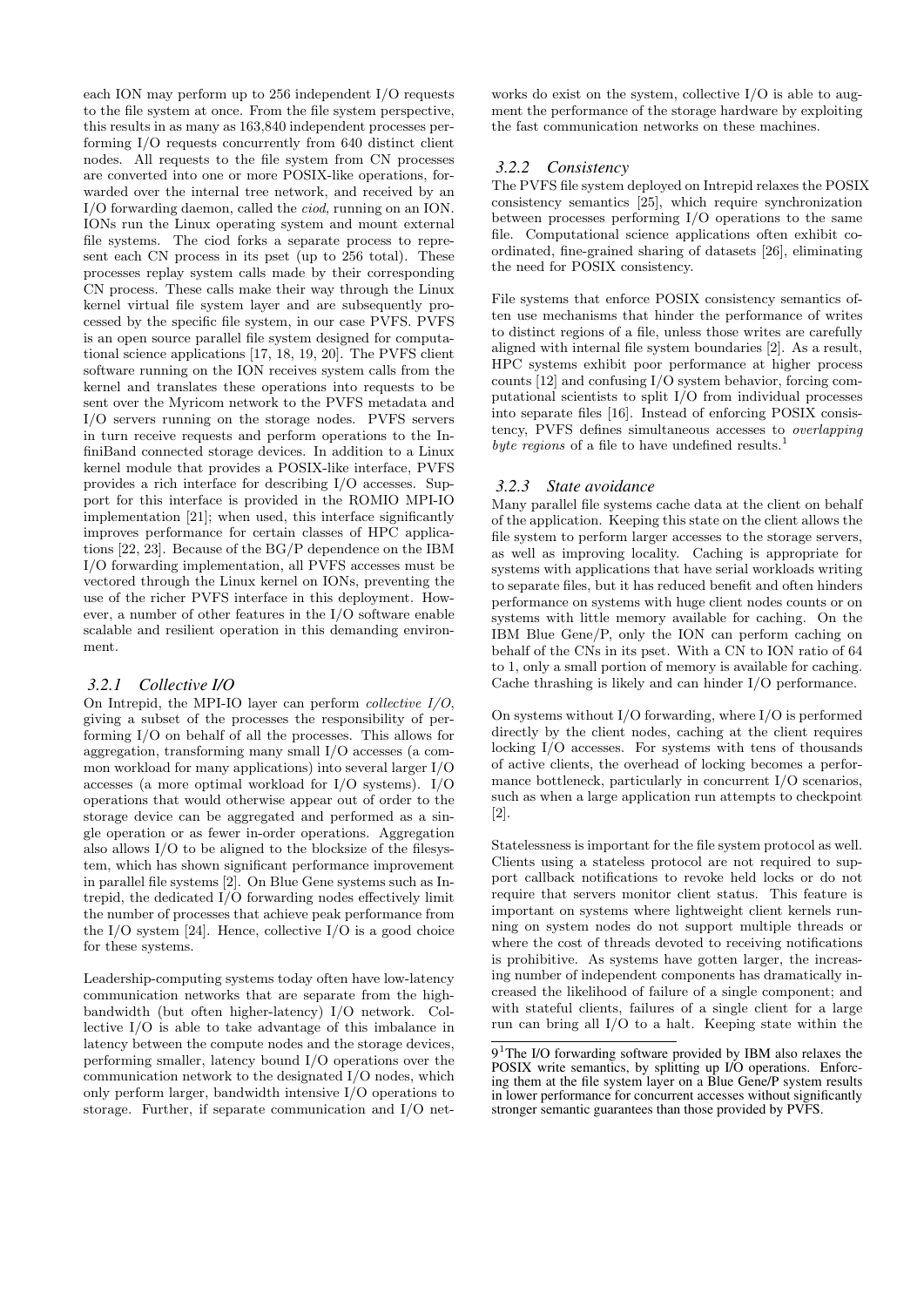client requires separate lock manager nodes to manage the shared state at the clients. These lock managers introduce additional management overhead and points of failure to the overall system. By contrast, PVFS implements a stateless design, where clients (BG/P IONs) push data to servers immediately, instead of attempting to cache data on behalf of clients. Open calls translate to a single lookup at one of the metadata servers, and close calls are a local operation that don't perform any server requests. This design allows I/O operations to perform I/O requests directly to the I/O servers, bypassing metadata servers or lock managers and eliminating unnecessary round trips that increase latency.

### *3.2.4 Distributed metadata*

PVFS incorporates a collection of optimizations [17] designed to enable high performance for non traditional application access patterns, such as metadata-heavy workloads. This is motivated by emerging HPC application domains that perform in parallel many small-file operations and have increasingly intensive metadata workloads [27]. PVFS features that support these workloads include the ability to distribute metadata across all servers, concise metadata representations for small files, and optimizations to lower latency for small file accesses.

# 4. PERFORMANCE EVALUATION

Our evalation of the scalability of the I/O architecture on Intrepid includes systematic testing of each level of the storage system. First we perform tests of individual components in the storage system. Then we perform synthetic benchmarks of the entire I/O subsystem, scaling from 2,048 to 131,072 processors. For large-scale application runs, we choose from a collection of benchmarks that measure the behavior of the storage system under various workloads, performing largescale runs of those benchmarks and analyzing the performance results.

# 4.1 Experimental Setup

The experiments were performed during an acceptance period before the machine and file system were in a production mode. Our experiments used PVFS 2.8.0 (it did not include some minor fixes that were added prior the release). PVFS distributes both file data and metadata across multiple storage servers, based on the chosen configuration. For our experiments we configured a PVFS volume that consisted of 123 servers capable of handling both metadata and I/O requests. Groups of 8 servers were accessing storage devices on each of the 16 DDN 9900s (to allow for a few failures during testing, we withheld one DDN 9900 controller and one storage node from the pool of storage). The PVFS servers were configured to access storage devices using direct I/O to bypass the Linux kernel buffer cache.<sup>2</sup> This configuration was chosen because it demonstrated significant performance improvement for large accesses to the DDN 9900. Unless otherwise noted, the bandwidth measurements throughout our experiments are given in the IOC standard units of mebibytes  $(2^{20})$  or gibibytes  $(2^{30})$ , abbreviated MiB and GiB, respectively. The servers were configured with a stripe unit of 4 MiB, chosen to match the maximum buffer size used by the ciod for each file system operation.

The results were gathered after aggressively tuning each component of the I/O stack and were taken during an acceptance period where the system was unavailable to users and provided consistent performance. While our goal was to measure the overall performance of the system for applications running during production, large variations in performance from week to week and even day to day were seen, most often due to storage component failures and firmware upgrades. Our experience suggests that reproducing results is extremely challenging on systems of this complexity.

# 4.2 Component Analysis

To establish the I/O rates the machine is capable of sustaining through the IBM ciod I/O forwarding framework, we performed a set of tests moving data between CNs and IONs only. Figure 2(a) shows the available bandwidth between CNs and IONs on BG/P using either 1 or 64 compute processes and a 4 MiB block size. We chose the 4 MiB block size to reflect the maximum request size that can be produced by the I/O forwarding software. The bandwidth is measured by performing reads and writes to the /dev/zero special file in order to eliminate parallel file system costs. Reads require multiple processes to saturate the link because of the overhead of providing zeroed out buffers on the ION side. For writes, a single process is enough to saturate the link.

Figure 2(b) shows the bandwidth between IONs and storage nodes as measured with NetPipe. The IONs are able to drive the external 10 Gigabit Ethernet network at only approximately 276 MiB/s. This ION limit defines the maximum rate at which a set of CNs associated with an ION will be able to access storage. Also, the ION performance showed irregularity at a number of intervals between message sizes of 16,384 to 262,144 bytes. In order to show complete performance, NetPipe perturbs the message sizes sent so that not all messages are multiples of 2. We see that for a few of these unaligned small messages, performance is severely reduced. This may have a dramatic effect on applications that perform smaller I/O with unaligned message sizes.

Figure 3 shows the peak I/O rates attained when accessing the DDN attached storage using one to seven storage servers with different numbers of threads. To mimic large I/O patterns, we performed large contiguous direct accesses of 4 MiB to the device using  $sgp\_dd$ . We did not see an improvement in performance with all 8 servers accessing the device, and so we deployed the production file system with only seven servers per storage device. These results were taken after the storage devices had been configured for the production configuration.

For the Intrepid configuration, PVFS stores metadata on the DDN 9900 storage device. Because of this setup, we wanted to measure the cost of metadata updates, which occur locally for many write operations (writes past end-of-file require an update to the size). The metadata updates consist of small (4,096 to 262,144) writes, followed by a sync operation. The performance of the device for these small write+sync operations is in the range of 5-8 MiB/s, far less than for the larger I/O accesses. This results in an added cost to write operations, reducing peak write bandwidth for a single storage node from 600 MiB/s to roughly 550 MiB/s. Performance

<sup>9&</sup>lt;sup>2</sup>This was enabled in the PVFS config file with TroveMethod directio.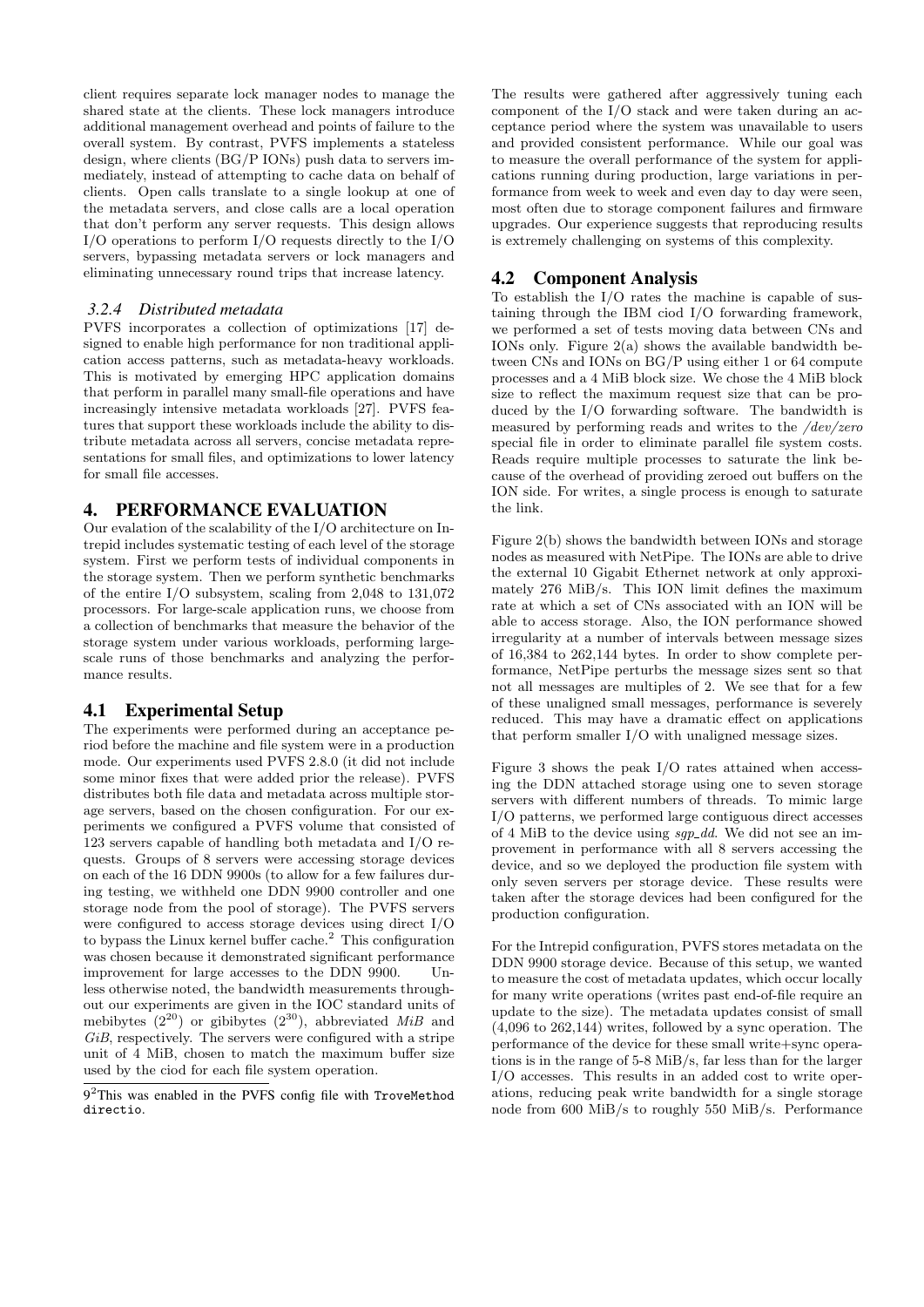

Figure 2: Throughput between CN and ION, accessing /dev/zero (left). Bandwidth between ION and file servers (right).



Figure 3: Per-node throughput of the DDN 9900 storage device reading (left) and writing (right).

of applications that have metadata-intensive workloads are limited by this rate as well.

To determine the aggregate peak rate of the external ethernet, we configured the PVFS servers to not perform I/O to the storage devices,<sup>3</sup> and we measured the performance of large collective reads and writes at 131,072 processes. For these tests, the aggregate write bandwidth of the network maintained a peak rate of 45.19 GiB/s and a peak read bandwidth of 59.87 GiB/s. We were unable to pinpoint the cause of the discrepancy between reads and writes, but we speculate that with 512 nodes on the client side of the network and 123 nodes on the server side a variation of the incast problem [28] limits the aggregate write bandwidth.

Combined, these results determine the overall peak I/O rate of the system for varying numbers of processes. They show that the I/O system has a reasonably balanced provisioning, where storage component peak rates are reached only when applications perform runs utilizing almost half of the machine.

Using these component peak rates, we can calculate the aggregate peak rate of the system as shown in Figure 4. From the storage side, we should not expect to exceed 65.9 GiB/s aggregate read or 68.3 GiB/s aggregate write performance. The external network further limits aggregate write bandwidth to 45.19 GiB/s. From the ION side, the per-ION rate limits the maximum bandwidth for reading until 244 IONs are in use (62,464 client processes in virtual node mode). For writing, the maximum bandwidth is limited by the per-ION rate until 285 IONs are in use (45,116 client processes).

# 4.3 Scaling Analysis

#### *4.3.1 IOR*

We employ the IOR benchmark from LLNL to measure aggregate I/O throughput. IOR is a flexible, synthetic I/O benchmark that allows I/O through a variety of interfaces and coordinates timing and access using MPI communication. The coordination of timing is critical when measuring performance with very large numbers of clients.

Figures 5(a) and 5(b) show the IOR throughput for reads and writes, respectively, using the POSIX interface. The aligned tests used 4 MiB accesses for a total of 64 MiB per

<sup>9</sup> <sup>3</sup>This was enabled in the PVFS configuration file with TroveMethod null-aio.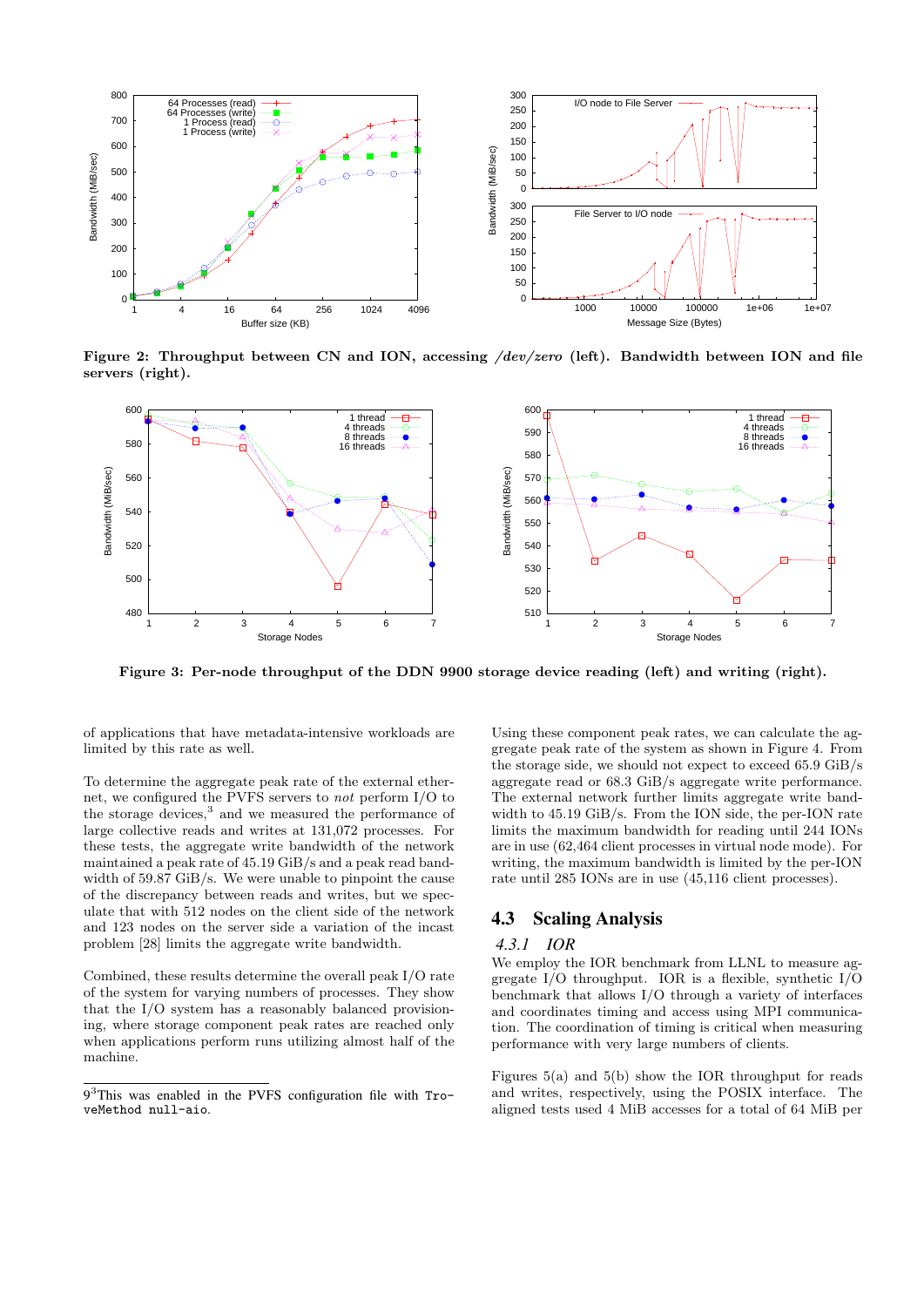

Figure 4: Peak aggregate throughput for read (left) and write (right) of the newtork and storage devices at varying process counts.



Figure 5: IOR aggregate read (left) and write (right) performance with 64 MiB per process.

process. With aligned accesses, each process performs accesses that align perfectly with the stripe of the file, so the large 4 MiB accesses are made directly to the storage device. The unaligned tests used 4 MB  $(4\times10^6$  bytes) accesses for a total of 64 MB per process. With unaligned accesses, the requests span multiple file stripe units, requiring that requests be serviced by two storage nodes rather than one.

The results show that performance was best with shared file, aligned accesses. For writes, performance begins to level off at 64K processes and remain constant. At a maximum rate of 40.2 GiB/s for writing, we were able to achieve roughly 85% of the peak rate for this hardware configuration. Read performance continues to increase with the process count, reaching a maximum rate of 47.9 GiB/s at 131,072 processes, roughly 79% of the peak hardware rate. These results show that performance is maintained at the highest processor counts and that the storage system is able to scale with the size of the application. The results also demonstrate inefficiency in the storage hardware and software and provide insight into some of the challenges of achieving peak performance in leadership storage systems.

At large process counts there is a deviation from the peak hardware rate. As larger application sizes place heavier workloads on the storage nodes, we notice deficiences in both the storage device and file system software at the storage node. Two notable file system deficiencies stand out. First, at higher process counts we see roughly a 20-25% decrease in performance with unique files compared to shared files. This can be attributed to the PVFS data placement algorithm, which uniformly distributes a file over all the storage nodes but chooses randomly the first node to begin striping. When shared file accesses are performed to a single file, I/O is balanced evenly over the storage nodes. However, with file-per-process workloads, we see hot spots develop at the storage nodes, decreasing the overall performance of the application.

Second, the file system does not aggregate I/O requests to the storage device. For unaligned and unique file workloads, the storage device sees many concurrent smaller requests, often out of order. Few storage devices perform well under this workload; and although the DDN 9900 device aggregates requests together, a decrease in performance is seen with smaller concurrent I/O requests. This behavior is most no-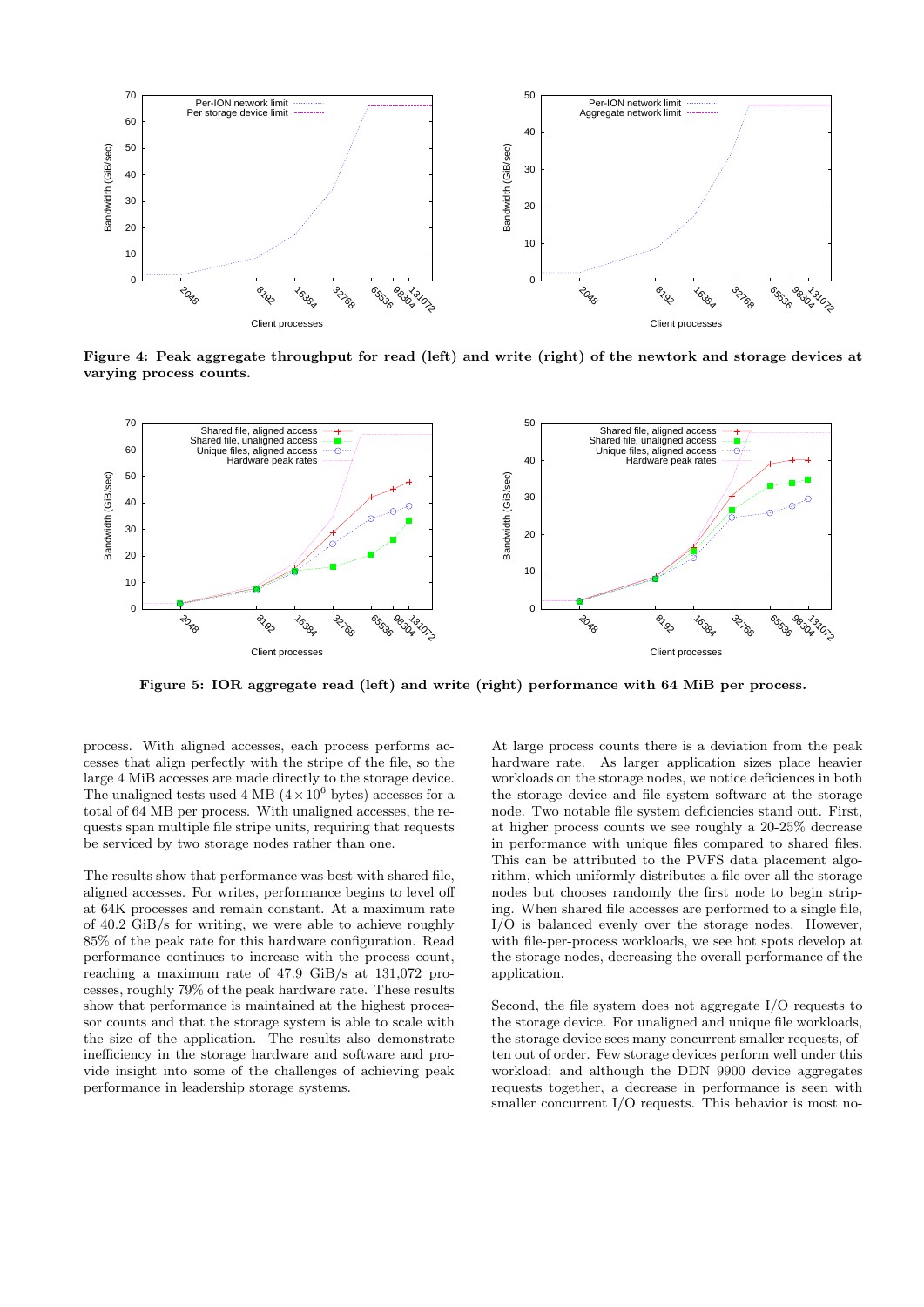

Figure 6: Metarates create/close and stat rates, varying number of client processes.

ticeable in the comparison of aligned and unaligned accesses. With aligned accesses, a single 4 MiB request is performed from an ION to a storage node; but with unaligned accesses, an I/O request is split into two uneven requests to different storage nodes. The resulting throughput is limited by the smaller I/O request to the storage device. The DDN 9900 device provides a write-caching mode, which was enabled for these tests. This allows the device to perform more aggregation for heavy write workloads than for reading, which hides some of the unaligned performance drop in the case of writing. Moreover, when writing unique files, each I/O request at the storage node requires a metadata update to the size of the data object. These updates require 4 KiB write requests to the storage device. This requirement limits the throughput when writing unique files to the storage device performance for 4 KiB accesses. PVFS coalesces these small updates, but the coalesced accesses remain relatively small, and the difference is marginal at higher process counts.

#### *4.3.2 Metarates*

While file system create and file stat rates are not often a critical factor in computational science applications, they can be important in other domains [27]. Here we demonstrate scalability of the file system that goes beyond the requirements of the HPCS PERCS program, including creating 32,000 files per second and performing 10,000 metadata operations per second.

The metarates benchmark from University Corporation for Atmospheric Research (UCAR) performs metadata operations using POSIX system calls (creat and stat), using MPI barrier operations to synchronize between processes. Figure 6 shows the total rate to both create and close new files as well as the rate to stat existing files. The number of clients is scaled as in the IOR case. The number of servers is fixed at 123. Each process accesses 2 files, for a total of up to 262,144 files accessed at the largest data point. Each client operated in its own subdirectory to prevent synchronization at the metadata server managing a single directory.

These results demonstrate create and stat rates scaling with the number of processes, performing 34,470 create operations per second at 98,304 processes. The stat rate does not scale up at the same rate but still shows a stat rate of 16,642 operations per second at 131,072 processes. We attribute the differences in create and stat rates to the performance of the storage device for small I/O accesses. Creating a file

Table 1: BTIO problem size E, 65,536 processes

| Performance        | Measurement     |
|--------------------|-----------------|
| $I/O$ timing       | $91.73$ seconds |
| Percent $I/O$      | 30.35%          |
| Total data written | 1976.65 GiB     |
| $I/O$ data rate    | $21.55$ GiB/s   |

requires writing a 4 KiB page to the storage device, while stat requires reading a 4 KiB page from the storage device. In this case, we see that the storage device performs better with small write requests than with reads.

# 4.4 Application Benchmarks

The results presented so far give us an indication of the peak performance possible using the combination of hardware and file system software deployed. However, the success of this I/O system is defined by its ability to provide performance for applications, not for synthetic benchmarks. In this section we investigate how the system performs using three benchmarks that simulate I/O from applications that exhibit weak scaling in three different scientific domains. To capture the performance of a typical application running on the system, we chose not to tune the benchmarks to improve their performance. Instead, we inspect the I/O patterns of each benchmark run with their default settings and discuss some of the causes for seeing reduced performance from our IOR scaling study measurements. To understand the I/O patterns of the application benchmarks, we used Darshan [29], a tool developed at Argonne to inspect application I/O workloads as the application runs.

### *4.4.1 BTIO*

BTIO is an I/O-only version of the BT (block tridiagonal) benchmark found in the NAS Parallel Benchmarks (NPB) collection [30]. The BT benchmark performs a complex domain decomposition across a square number of nodes, where each compute node is responsible for multiple Cartesian subsets of an entire dataset. The BTIO benchmark performs large collective MPI-IO writes and reads of a nested strided datatype and is an important test of the performance a system can provide for noncontiguous workloads. The BTIO benchmark was built from NPB version 3.3 with the "full" subtype, which includes a Class E problem size. Class E corresponds to a grid size of  $1020 \times 1020 \times 1020$ , which writes in aggregate 1.93 TiB of data to a shared file every fifth timestep using 65,536 processes. Table 1 shows the results of running BTIO on Intrepid.

BTIO reports overall throughput, so the aggregate throughput of 21.55 GiB/s is a measure of both the write and read phases of the benchmark. This matches closely with what we see for read performance at 65,536 processes in our IOR measurements. The BTIO benchmark uses MPI-IO collective writes and reads to a shared file and, in "full" mode, enables the MPI-IO collective buffering optimization, which designates a subset of compute nodes that perform I/O to the file system. For this run, the BTIO default collective buffer size of 1 MB  $(1 \times 10^6)$  was used. The number of collective buffering nodes on Intrepid is set to 8 per ION, resulting in a total of 2,048 CNs performing I/O through 256 IONs at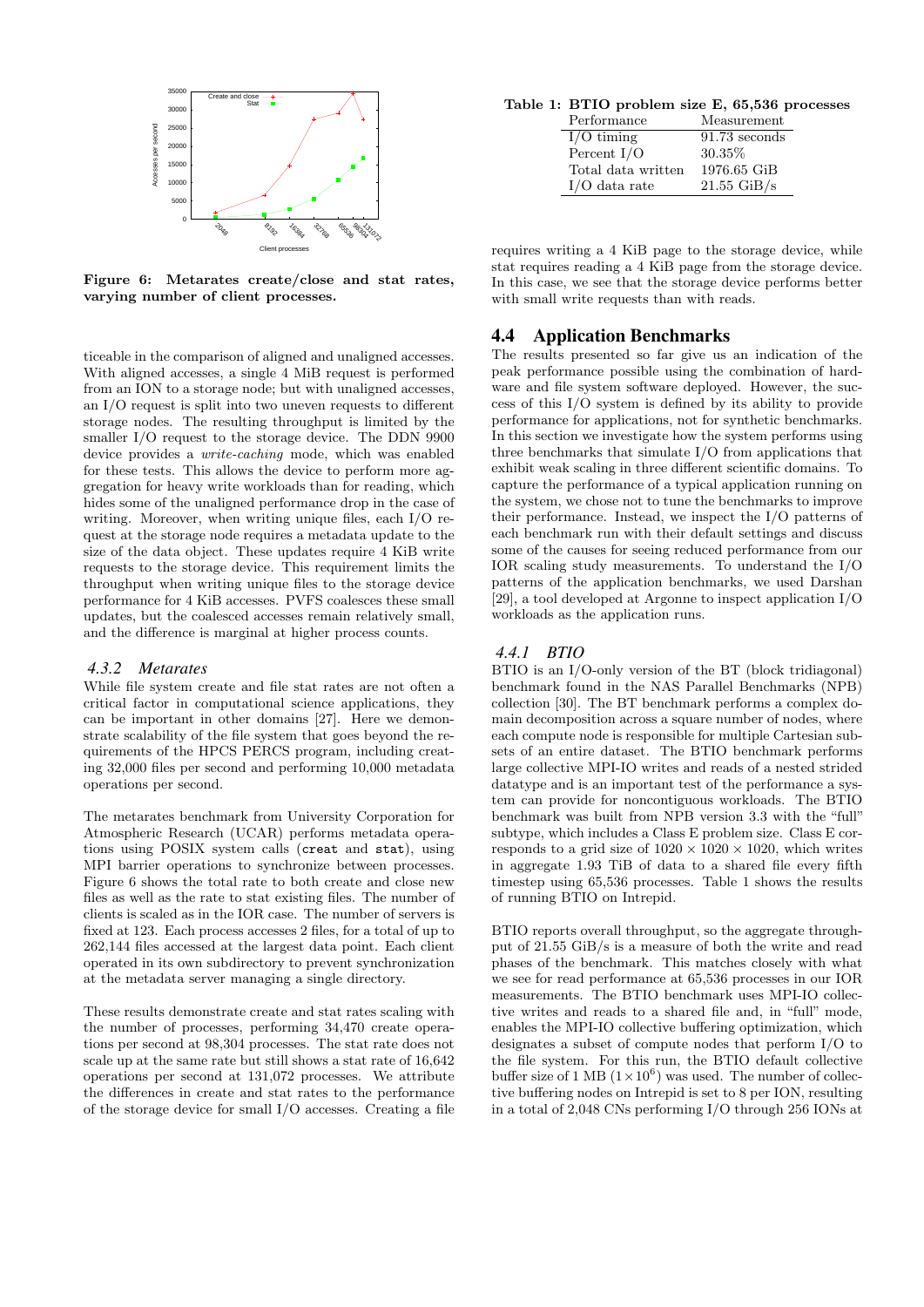1 MB contiguous requests. With a 1 MB collective buffer, 95% of the I/O performed by BTIO was unaligned. This result shows the importance of tuning the application and I/O interfaces to the unique characteristics of the storage system. Based on results from our IOR scaling measurements, we expect a substantial improvement if buffers are aligned by the BTIO application.

### *4.4.2 MADbench2*

MADbench2 is a benchmark derived from the MADspec data analysis code. The MADspec code estimates the angular power spectrum of cosmic microwave background radiation in the sky from noisy pixelized datasets. As part of its calculations, the MADspec code (and likewise the MADbench2 benchmark) performs extremely large out-ofcore matrix operations, requiring successive writes and reads of large contiguous data from either shared or individual files. Because of the large, contiguous mixed read and write patterns that MADbench2 performs and its capabilities to test a variety of parameters (shared files, POSIX vs. MPI-IO, etc.), it has become a leading benchmark in the parallel  $I/O$  community [14, 31].

In our tests, we examine the scalability of the file system with many processes reading and writing to a shared file, an I/O pattern that becomes increasingly difficult at scale for many file systems but is necessary in data analysis applications where the number of processors may change from one run to the next [14]. We ran MADbench2 with 65,536 processes (MADbench2 requires a perfect square number of processes). MADbench2 was compiled to run in I/O mode, so our tests did not include MPI communication or perform significant computation (the busy-work exponent  $\alpha$  was set to 1). Thus, these results demonstrate just the capability of the file system and underlying storage architecture. The file alignment used by MADbench2 for these runs was the default of 4,096. We allowed all processes to perform I/O simultaneously (RMOD and WMOD both set to 1) and fixed the problem size at  $NPIX = 400,384$  so that each process was performing I/O operations of roughly 20 MiB. In aggregate, the I/O performed by each component of the benchmark totaled 5.13 TiB.

The results of the MADbench2 run are shown in Figure 7. Because of the large contiguous I/O performed by MADbench2, we were able to achieve roughly 45 GiB/s writing and 27 GiB/s reading. This performance difference between writing and reading is directly related to the mixed nature of the MADbench2 I/O workload. Before and after each I/O operation, MADbench2 performs a barrier, synchronizing all processes to wait for completion of the slowest I/O operation, and forcing read and write operations into nonoverlapping steps. At the storage device, a large writeback cache allows the write operations to become effectively network limited, resulting in very fast responses to all write operations. Because the MADBench2 code performs a mixed workload, the read step that follows a write step provides a window of time for the storage devices to flush their writeback cache to disk. This results in higher write performance overall than what is seen in the IOR scaling measurements, which perform many consecutive writes, preventing the writeback cache from improving performance.

Read performance does not get the same benefit of the writeback cache at the storage device, and we see performance is in line with the IOR scaling measurements. Because the MADbench2 run used the default filesystem block size of 4,096, many of the read operations were unaligned. As a result, we see that MADbench2 performance for reads falls between the purely aligned and entirely unaligned IOR performance.

# *4.4.3 Flash3 I/O*

The FLASH code was developed to simulate compressible reactive flows that occur in astrophysical environments. It has been shown to be highly scalable; and has an I/O-only mode for measuring the I/O performance of FLASH on a deployed system. A case study of FLASH3 on Lawrence Livermore's BG/L machine performed runs at up to 64K processes [16]. Because of the performance degredation of shared-file I/O, the authors were forced to write a file per process and were then met with the challenge of managing and postprocessing the nearly 75 million files generated. Their study demonstrates the scalability problems that often arise in parallel file systems from shared file access.

The FLASH3 package provides an I/O kernel with unit tests that mimic the I/O workloads of the full FLASH3 simulation. In our experiments, we performed FLASH3 I/O kernel runs using both the PnetCDF and HDF I/O interfaces (both write to shared files), at a scale of 65,536 processors using 16,384 nodes in virtual node mode. Each run consisted of writing a single checkpoint file and plot file. We used a uniform grid with  $150 \times 150 \times 150$  grid points with 6 variables. This resulted in a checkpoint file of roughly 14TiB and a 2TiB plot file.

The results of our FLASH3 runs are shown in Figure 7. The FLASH3 I/O workload (for both the checkpoint and plot files) consists of writing to a shared file with large unaligned accesses. Performance of the checkpoint files for both HDF5 and PnetCDF was just above 20 GiB/s. This is less than our IOR scaling measurement for the same number of processes in the aligned, shared file case. We investigated the I/O patterns of the FLASH3 code for both HDF and PnetCDF while writing the checkpoint files and found that with PnetCDF all I/O used MPI-IO collective I/O routines, while with HDF5 only independent I/O was used. Because HDF5 performs independent I/O at each process, most of the writes are unaligned, and we see many small writes (less than 100 bytes) from HDF5 writing the checkpoint file, resulting in considerably reduced performance. With PnetCDF, the collective calls require processes to first send regions to I/O aggregators, which then perform the write in large, contiguous chunks, synchronizing all processes until the write completes. Thus, in the PnetCDF checkpoint result, we see the overhead of buffering at the aggregators and synchronizing all processes for each write, which is roughly the same as the overhead of performing many small, unaligned writes independently at each process (with HDF5). We noticed a significant performance drop for writing the HDF5 plotfile and, upon investigating the I/O workload, found that the HDF5 interface in the FLASH3 I/O code unit does not enable collective  $I/O.<sup>4</sup>$  Also, HDF5 performs many very small writes

<sup>9&</sup>lt;sup>4</sup>HDF5 collective I/O is included in FLASH3 I/O code only when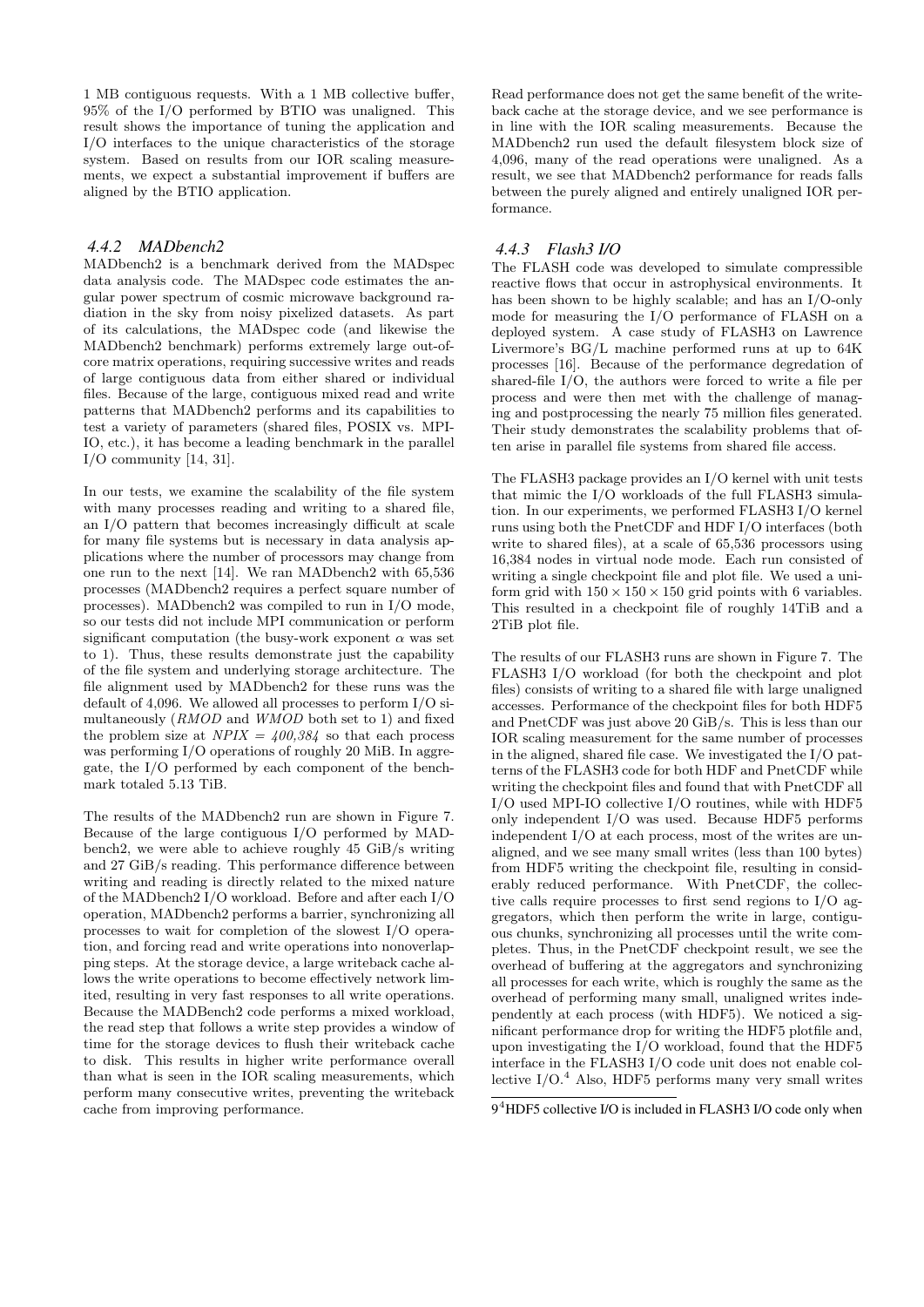

Figure 7: Application I/O benchmarks: MADbench2 (left) and FLASH3 (right).

(less than 100 bytes each), most likely to update metadata. Taken together, these two findings explain the poor HDF5 plotfile performance.

These results show that performance of an application's I/O workload depends highly on the I/O interfaces in use and on the modes specified to those interfaces. We would expect HDF5 plotfile performance to improve if the collective I/O mode were enabled for that interface, but further investigation of the workload differences between these two I/O interfaces is necessary.

# 5. CONCLUSIONS AND FUTURE WORK

In this study, we described a complete I/O system including the hardware and software, deployed at a leadership-facility, and we discussed how the components work together to provide I/O services to applications. We performed a comprehensive study of I/O performance, starting with individual components and building up to system-wide application I/O simulations. Our component analysis allowed us to assess the balance of the hardware resources in the system, while the comprehensive and application-oriented analysis enabled us to understand how effectively the components are utilized in real-world applications.

We found that the I/O system on Intrepid holds up well to the I/O demands of large-scale applications but that reaching peak performance of the I/O hardware is increasingly challenging at the highest process counts. With increasing relative cost to the I/O subsystem for petascale machines, I/O is quickly becoming the bottleneck for many computational science applications. It is essential,therefore, that the I/O subsystem perform near-peak rate for the largest of runs.

We also found that application I/O performance varies considerably, not only because of application's I/O patterns, but also because of the different I/O libraries and tuning parameters used for a particular run.

Some of the challenges facing leadership-computing systems

compiled with the COLLECTIVE\_HDF5 macro defined.

today are the same challenges of the past. Our results demonstrate that systems continue to struggle with the difference between the large, contiguous, aligned I/O patterns that get the best performance from the I/O system and the smaller, noncontiguous, unaligned I/O patterns of computational science. Meeting these challenges will require a combined effort from storage system designers, file system developers, and application writers. Storage systems of tomorrow need to handle wide variations in the I/O patterns and utilization of the storage system. File systems and I/O libraries must be developed to perform well under many different I/O workloads. Application writers must become aware of these I/O challenges and take advantage of the optimizations and tuning parameters provided by I/O software.

Leadership systems face new challenges as well. Unprecedented process counts and storage components increase the complexity of the storage system and the likelihood of component failures. Moreover, applications running near-full capacity on these systems quickly uncover scalability problems in file system design. Storage systems will need to handle component faults seemlessly, but file systems must also be designed to avoid single points of contention, for both metadata and I/O accesses.

While previous HPC system studies performed scalability measurements with less than 50% of the machine, we have seen that on a leadership-system with balanced provisioning, performance measurements are often necessary at higher process counts to discover the interplay between the network and storage capacity. On Intrepid, I/O bandwidth is effectively partitioned by IONs; only the largest jobs have the potential to monopolize the I/O system, whereas users running at smaller process counts can expect I/O performance to scale roughly with the size of the job.

We will continue to study the behavior of the I/O system on Intrepid. Future work will focus on characterizing system performance over an extended period of time. As the production system is used by computational science, changes to underlying software and hardware will cause performance changes, which we intend to characterize. Emphasis will be placed on performance and resilience in the case of failure,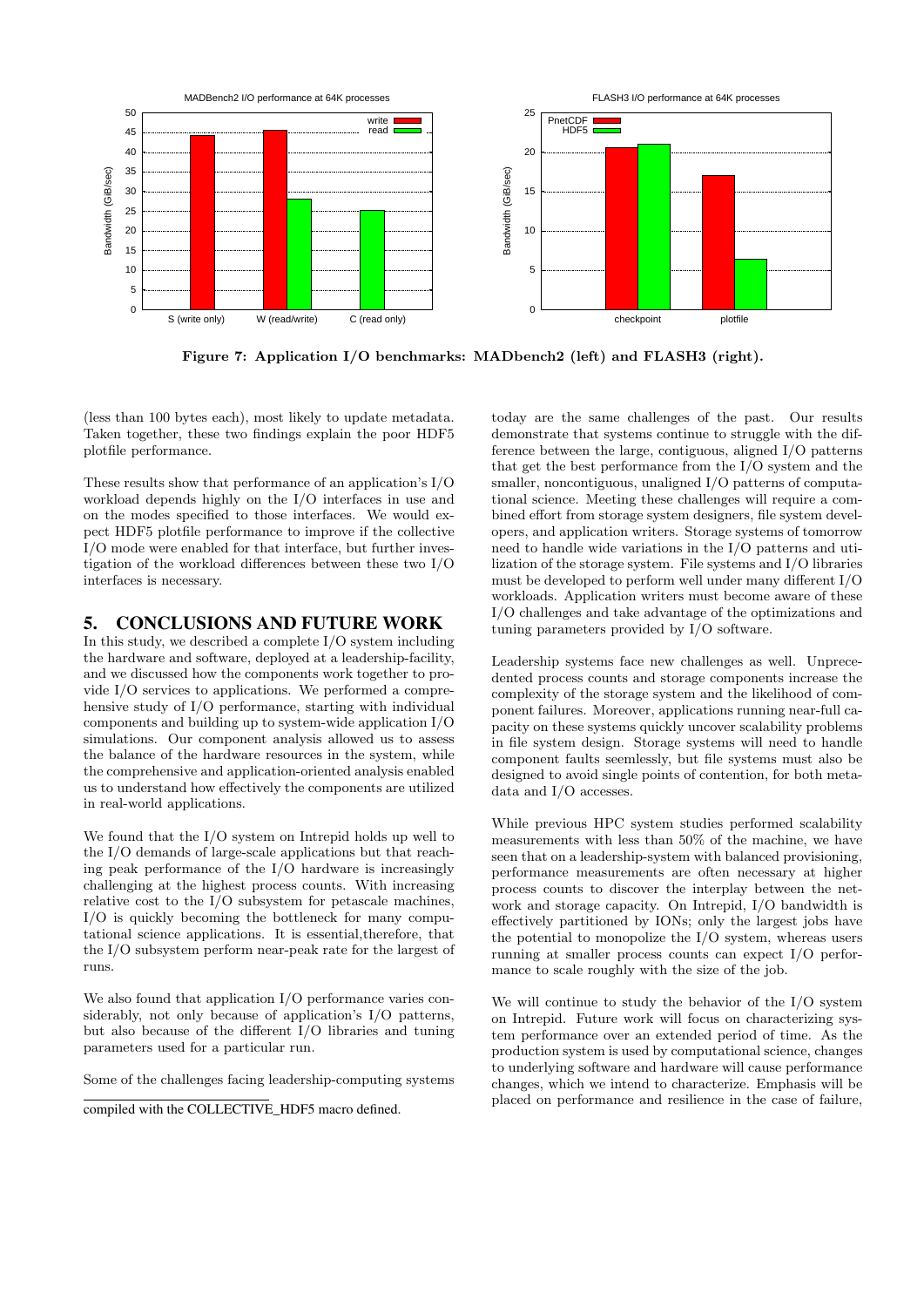to understand both the effects on performance during failure recovery, and the way performance degrades in different failed states.

# 6. ACKNOWLEDGMENTS

We are thankful to Kamil Iskra of Argonne National Laboratory for his help in understanding the performance characteristics of the Blue Gene/P I/O nodes and tree network.

This research used resources of the Argonne Leadership Computing Facility at Argonne National Laboratory, which is supported by the Office of Science of the U.S. Department of Energy under contract DE-AC02-06CH11357.

### 7. REFERENCES

- [1] W. Yu, J. Vetter, R. Canon, and S. Jiang, "Exploiting Lustre file joining for effective collective I/O," in Proceedings of the Seventh IEEE International Symposium on Cluster Computing and the Grid, 2007. CCGRID 2007, 2007, pp. 267–274.
- [2] W. Liao and A. Choudhary, "Dynamically adapting file domain partitioning methods for collective I/O based on underlying parallel file system locking protocols," in Proceedings of the 2008 ACM/IEEE conference on Supercomputing. IEEE Press, Piscataway, NJ, 2008.
- [3] F. Schmuck and R. Haskin, "GPFS: A shared-disk file system for large computing clusters," in Proceedings of the FAST 2002 Conference on File and Storage Technologies, January 2002.
- [4] B. Welch, M. Unangst, Z. Abbasi, G. Gibson, B. Mueller, J. Small, J. Zelenka, and B. Zhou, "Scalable performance of the Panasas parallel file system," in Proceedings of the 6th USENIX Conference on File and Storage Technologies, February 2008.
- [5] S. A. Weil, S. A. Brandt, E. L. Miller, D. D. E. Long, and C. Maltzahn, "Ceph: a scalable, high-performance distributed file system," in OSDI '06: Proceedings of the 7th symposium on Operating Systems Design and Implementation. Berkeley, CA: USENIX Association, 2006, pp. 307–320.
- [6] R. Hedges, B. Loewe, T. McLarty, and C. Morrone, "Parallel file system testing for the lunatic fringe: the care and feeding of restless I/O power users," in Proceedings of the 22nd IEEE/13th NASA Goddard Conference on Mass Storage Systems and Technologies, April 2005.
- [7] W. Yu, S. Oral, J. Vetter, and R. Barrett, "Efficiency evaluation of Cray XT parallel I/O stack," in Cray Users Group Meeting, 2007.
- [8] R. Oldfield, L. Ward, R. Riesen, A. Maccabe, P. Widener, and T. Kordenbrock, "Lightweight I/O for scientific applications," in Proceedings of the IEEE International Conference on Cluster Computing, 2006, pp. 1–11.
- [9] M. Oberg, H. Tufo, and M. Woitaszek, "Exploration of Parallel Storage Architectures for a Blue Gene/L on the TeraGrid," in 9th LCI International Conference on High-Performance Clustered Computing, March 2008.
- [10] J. Laros, L. Ward, R. Klundt, S. Kelly, J. Tomkins, and B. Kellogg, "Red Storm IO Performance Analysis," Cluster, Austin, TX, 2007.
- [11] W. Yu, J. S. Vetter, and H. S. Oral, "Performance characterization and optimization of parallel I/O on the Cray XT," in Proceedings of the 22nd IEEE International Parallel and Distributed Processing Symposium, April 2008.
- [12] M. Fahey, J. Larkin, and J. Adams, "I/O performance on a massively parallel Cray XT3/XT4," in International Symposium on Parallel and Distributed Processing, 2008, April 2008, pp. 1–12.
- [13] M. Kandaswamy, M. Kandemir, A. Choudhary, and D. Bernholdt, "Performance implications of architectural and software techniques on I/O-intensive applications," in International Conference on Parallel Processing, 1998, 1998, pp. 493–500.
- [14] J. Borrill, L. Oliker, J. Shalf, and H. Shan, "Investigation of leading HPC I/O performance using a scientific-application derived benchmark," in Proceedings of Supercomputing, November 2007.
- [15] H. Shan, K. Antypas, and J. Shalf, "Characterizing and predicting the I/O performance of HPC applications using a parameterized synthetic benchmark," in Proceedings of Supercomputing, November 2008.
- [16] R. T. Fisher, L. P. Kadanoff, D. Q. Lamb, A. Dubey, T. Plewa, A. Calder, F. Cattaneo, P. Constantin, I. Foster, M. E. Papka, S. I. Abarzhi, S. M. Asida, P. M. Rich, C. C. Glendening, K. Antypas, D. J. Sheeler, L. B. Reid, B. Gallagher, and S. G. Needham, "Terascale turbulence computation using the FLASH3 application framework on the IBM Blue Gene/L system," IBM J. Res. Dev., vol. 52, no. 1/2, pp. 127–136, 2008.
- [17] P. Carns, S. Lang, R. Ross, M. Vilayannur, J. Kunkel, and T. Ludwig, "Small-file access in parallel file systems," in Proceedings of the 23rd IEEE International Parallel and Distributed Processing Symposium, April 2009.
- [18] P. Carns, W. Ligon III, R. Ross, and R. Thakur, "PVFS: A parallel file system for Linux clusters," in Proceedings of the 4th Annual Linux Showcase  $\mathcal{B}$ Conference, Atlanta-Volume 4. USENIX Association Berkeley, CA, 2000, pp. 28–28.
- [19] A. Ching, A. Choudhary, W. Liao, R. Ross, and W. Gropp, "Noncontiguous I/O through PVFS," in Proceedings of the 2002 IEEE International Conference on Cluster Computing, 2002, pp. 405–414.
- [20] D. Hildebrand and P. Honeyman, "Exporting storage systems in a scalable manner with pNFS," in Proceedings of the 22nd IEEE/13th NASA Goddard Conference on Mass Storage Systems and Technologies, 2005, pp. 18–27.
- [21] R. Thakur, W. Gropp, and E. Lusk, "Data sieving and collective I/O in ROMIO," Mathematics and Computer Science Division, Argonne National Laboratory, Tech. Rep. ANL/MCS-P723-0898, August 1998. [Online]. Available: http://www.mcs.anl.gov/ thakur/papers/romio-coll.ps
- [22] R. Latham, R. Ross, and R. Thakur, "The impact of file systems on MPI-IO scalability," Lecture Notes in Computer Science, pp. 87–96, 2004.
- [23] A. Ching, A. Choudhary, W. K. Liao, R. Ross, and W. Gropp, "Evaluating structured I/O methods for